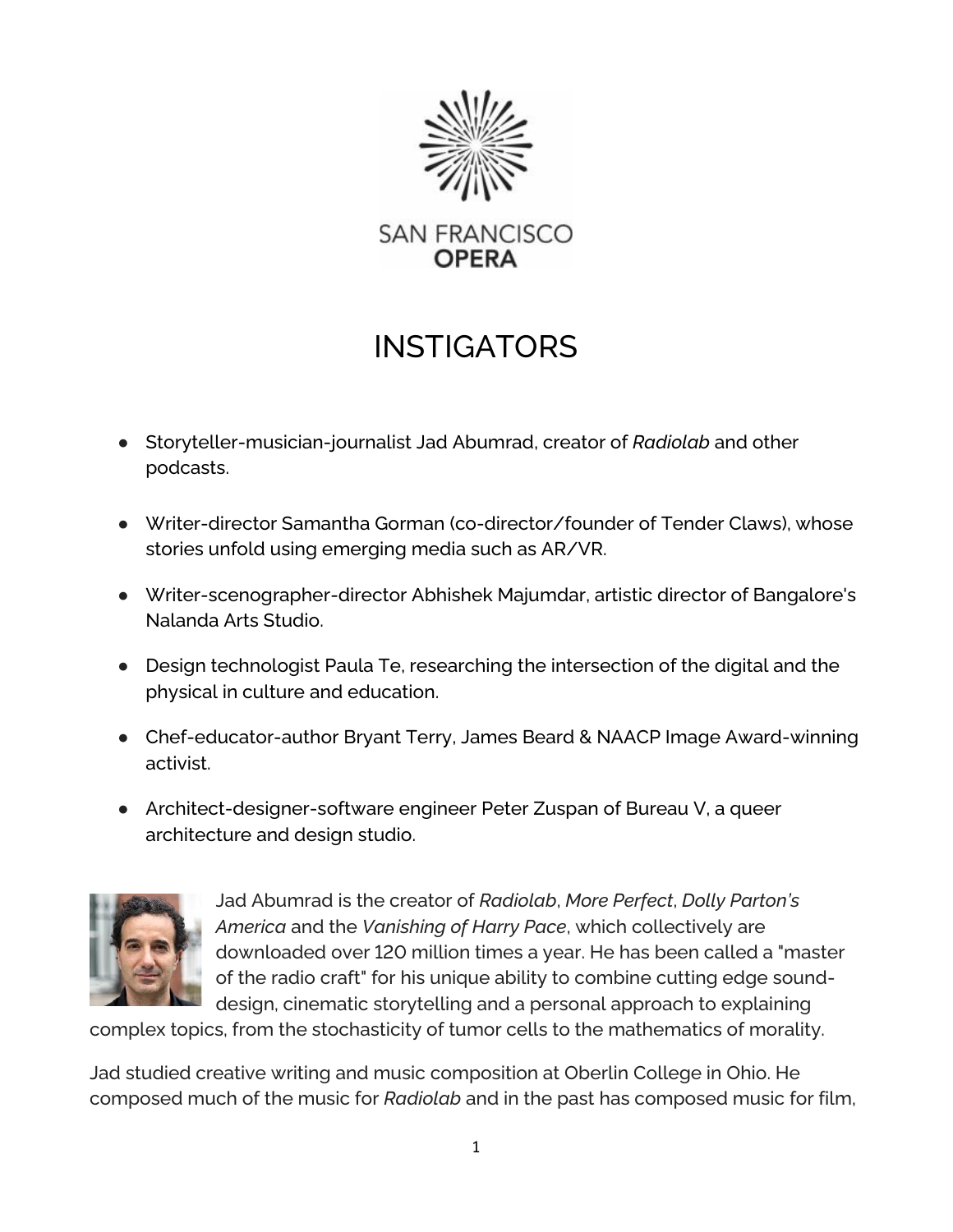theater and dance. Jad has received three Peabody Awards, the highest honor in broadcasting and two DuPont Awards. In 2011, he received the prestigious MacArthur "Genius" Fellowship. He is a Distinguished Professor of Research at Vanderbilt University.



Samantha Gorman is the co-director/founder of Tender Claws, a game, art and tech studio that walks the line between art/innovation and entertainment. She specializes in writing for interactive media and performance/theater across genres including expanded cinema, games and virtual reality. Through her research and experience, Samantha has

developed a methodology for hybrid long-form VR and remote immersive theater games with live performers inhabiting the world, as seen in *The Under Presents* (VR and Immersive Theater hybrid with live, remote cast) and *Tempest* (live ticketed remote adaption in VR). She is known for projects that make critical, creative interventions in form while also functioning as entertainment and providing R&D for emerging platforms and partnerships, including *PRY* (hybrid ios game/film/novella), *Virtual Virtual Reality* and *Virtual Virtual Reality 2* (VR narrative satire games) and *Tendar* (AR virtual pet with computer vision and machine learning). Her narratives often center on speculative design futures; to this end, the close marriage of critical narrative and interaction mechanics is meant to foster a reflective/informed viewership of the technology being consumed.

As an academic, Samantha studies the history of Immersive Media. She is an Assistant Professor of Video Games, Art and Theater at Northeastern University and holds a BA/MFA from Brown University in Literary Arts and a PhD. from Cinematic Arts at USC in Media Arts + Practice.



Abhishek Majumdar is a playwright, scenographer, essayist and director. He is the artistic director of Nalanda Arts Studio, a Bangalore-based theater company that focuses on making new work in multiple Indian languages and is invested in collaborations with other Asian and African artists. He is also the creative producer at New Voices Arts Project and

Visiting Associate Professor at New York University in Abu Dhabi. His work has been performed in festivals and theaters around the world and translated into several languages. He is the recipient of the International Theatermakers Award 2021 by Playwrights Realm New York and the Segal Center Award for Civic Engagement in the Arts 2021. His book, *Theatre across borders*, which is part of Bloomsbury's Theatre Makers series, is about to be published in 2022. His first film, *Water Station*, an adaptation of the eponymous play by Ota Shogo, is to be released in 2022 by the New York University Abu Dhabi Arts Center and was created as part of the New York University Abu Dhabi Theater Program. He is currently creating new work for Royal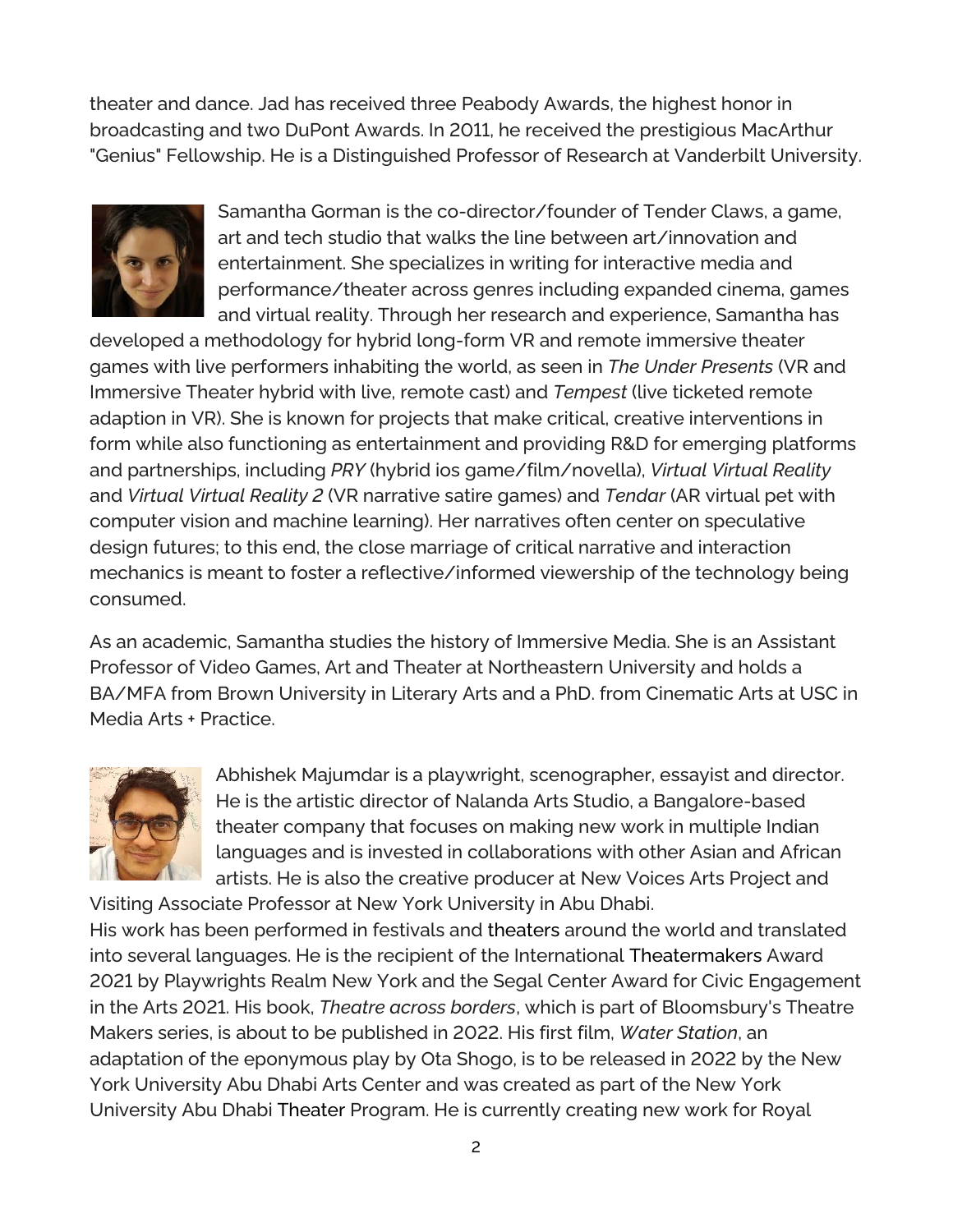Court Theatre London, PlayCo New York, Bloomsbury International, Tibet Theater, and Nalanda Arts Studio to name a few.



Paula Te is an interface designer and researcher focused on the intersection of crafting, learning and culture. She explores interactive artifacts and environments at the intersection of the digital and physical that push beyond the boundaries of the norms and explore alternative visions of the future. Her practice centers community and people from

diverse backgrounds, welcoming folks to co-create and contribute their vision of the future, allowing for multiplicities of experiences to unfold.

She was previously a researcher at Dynamicland, investigating a new computational medium woven into physical space, and prior to that was an interaction designer at Xerox PARC. Her work on digital fabrication and interfaces has been featured in Ars Electronica, SIGCHI Interaction Design & Children and Eyeo Festival.

She is a collaborator on [a-forest-of-frames.net,](https://protect-us.mimecast.com/s/wkmVCxkmq6U558LtYinrd?domain=a-forest-of-frames.net) a series of interface explorations made by women and BIPOC, and at [50years.today,](https://protect-us.mimecast.com/s/gqVICwpl90UEE6vSq-R7i?domain=50years.today) connecting with narratives on the Chinese-Indonesian diaspora.



Bryant Terry is a James Beard and NAACP Image Award-winning chef, educator and author renowned for his activism to create a healthy, just and sustainable food system. He is the founder and editor-in-chief of 4 Color Books, an imprint of Penguin Random House and Ten Speed Press. For the 2022–23 academic year, Bryant will be an Artist Fellow at UC

Berkeley as a member of the second cohort of Abolition Democracy Fellows. Bryant's sixth book, *Black Food*, was the most critically acclaimed American cookbook published in 2021, and it won the Art of Eating Prize which is awarded annually to the year's best book about food. *San Francisco Magazine* included Bryant among 11 Smartest People in the Bay Area Food Scene, and *Fast Company* named him one of 9 People Who Are Changing the Future of Food. In regard to his work, Bryant's mentor Alice Waters says, "Bryant Terry knows that good food should be an everyday right and not a privilege."



Peter Zuspan is the principal of Bureau V Architecture (BVA). Trained as an architect, software engineer and an opera singer, Peter's work hovers between architecture, design, technology and performance. His collaborative performance and design work has been performed or exhibited at venues such as the Venice Biennale of Art, the Gwangju

Biennale, Inhotim, the Cooper Hewitt, the Storefront for Art and Architecture, and MoMA PS1.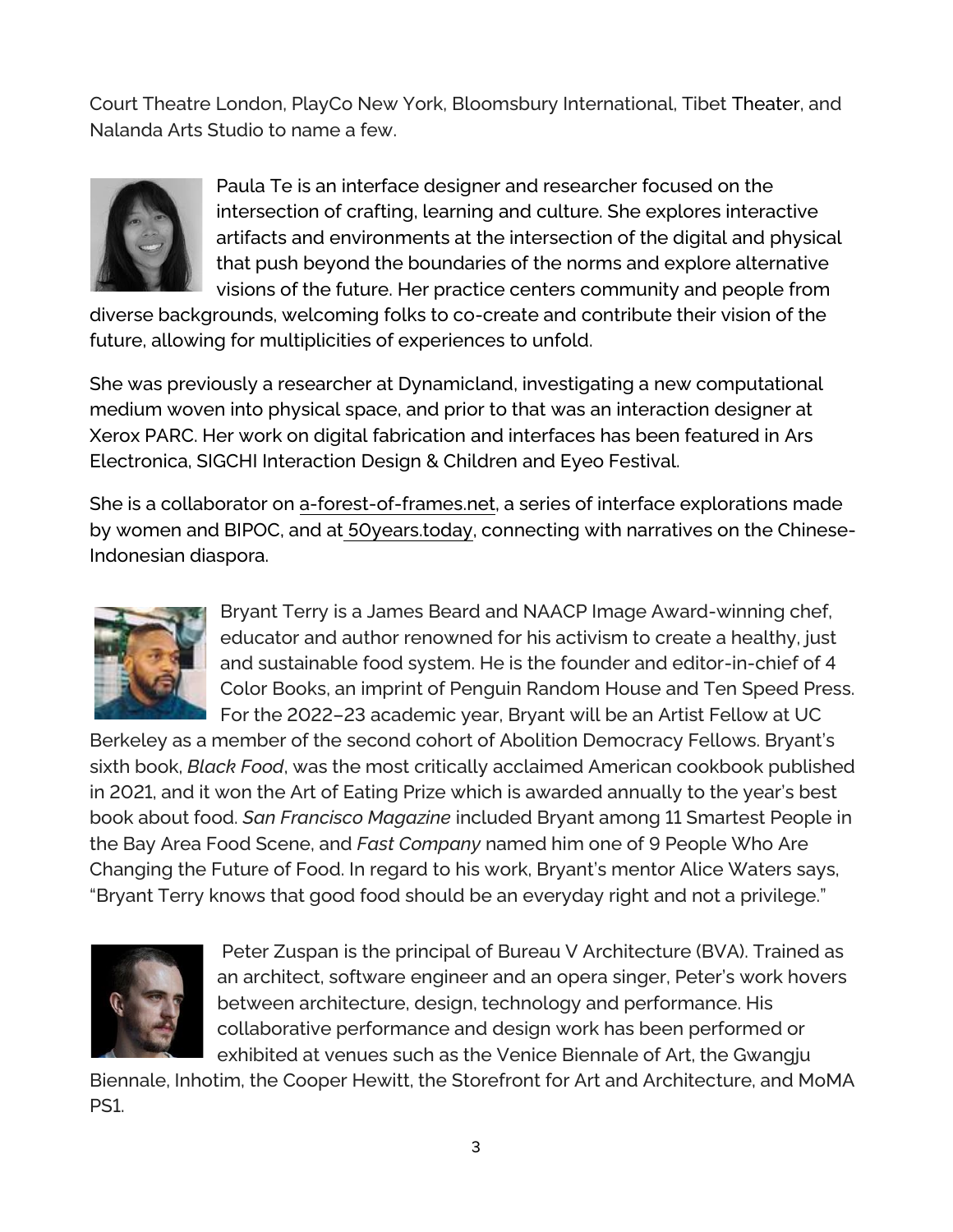BVA's work focuses on the design of architecture for the arts. BVA's design of the nonprofit chamber music hall National Sawdust has won numerous national and international awards and was hailed by the *New York Times* as "the city's most vital new music hall." The studio's recent clients range from arts entities such as Creative Time, the Goat Farm Arts Center, Chapter NY, JTT Gallery and the Brooklyn Public Library, to governmental institutions such as Miami-Dade Arts in Public Places, to artists such as Assume Vivid Astro Focus and Jason Moran.

## *INSTIGATORS* team



Lee Helms, Director of Innovation Programs, San Francisco Opera

As Director of Innovation Programs, Lee Helms leads a portfolio of initiatives inspired by San Francisco Opera's 100th season. Having started with the Company as an Assistant Stage Manager and then Production

Operations Manager, Lee was most recently Managing Director: Operations, overseeing the resident orchestra, chorus and dancer employee groups, multi-year planning and strategy, and union negotiations with the American Guild of Musical Artists and the American Federation of Musicians. Other positions have included Production Manager for the Los Angeles Philharmonic at Walt Disney Concert Hall, the Hollywood Bowl, and on tour; Associate General Manager for Theatre for a New Audience, an Off Broadway classical theater company; Company Manager for Lincoln Center Festival; as well as positions at Berkeley Repertory Theatre, Barrington Stage Company and Brevard Music Center. Lee holds a BFA from Southern Methodist University and Trinity College Dublin and is currently in the Executive MBA class of 2024 at UC Berkeley Haas School of Business.



## Elena Park, Curator

Director, producer and creative consultant Elena Park looks for ways to explore ideas and connect the worlds of arts, culture, media, technology and current affairs. With an abiding belief in equity, she seeks to uplift a

range of remarkable artists through live and digital programs, created for institutional heavyweights but also for smaller, nimble outfits with an appetite for risk-taking. Her NationalSawdust+ series taps artists such as Laurie Anderson, Nico Muhly, Caroline Shaw, Patti Smith, Esperanza Spalding and Carrie Mae Weems, and she has curated events for Guggenheim Works + Process and the Kennedy Center. Recent video directing credits include San Francisco Opera's *In Song* portrait series; the Cleveland Orchestra conducted by Dame Jane Glover; and Jake Heggie's *Intonations: Songs from*